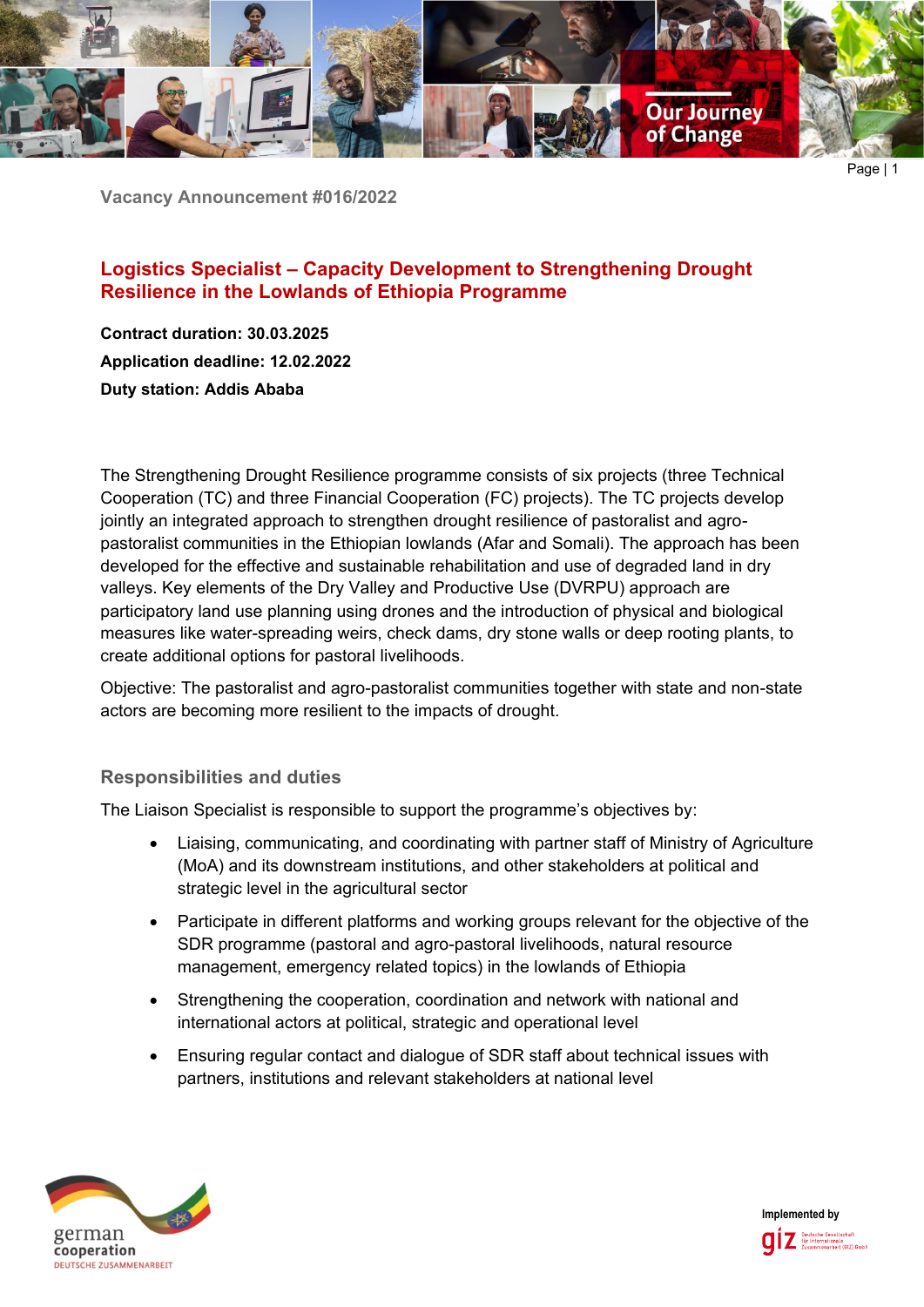

### **Tasks**

The Liaison Specialist performs the following tasks:

- Supporting all kind of monitoring, evaluation and appraisal missions by linking them to partners within MoA and adjacent institutions involved
- Organise steering committee meetings at the set intervals on regional and federal level
- Supporting the organisation of official visits to project areas in the project regions
- Representing SDR in platform meetings; amongst others: Disaster Risk Management and Pastoral & Agro-Pastoral Taskforces
- Providing support to networking of GIZ staff with all relevant stakeholders
- Correctly providing services within the team in accordance with GIZ's requirements
- Assist in implementing operational aspects of all issues related to the SDR programme

**Required qualifications, competencies, and experience**

#### **Qualifications**

• M.Sc. degree in any or combination of the following fields: Natural science like agriculture, forestry and forest ecology, water management, rural development, or equivalent educational background.

#### **Professional experience**

- Minimum of 10 years of professional experience in governmental functions within development sectors in Ethiopia
- At least 5 years within positions necessitating networking / coordination / management experience
- At least 3 years of practical experience working with international organizations, preferably in the area of management and networking
- Very good understanding of federal and regional development processes of Government of Ethiopia

#### **Other knowledge, additional competencies**

The Liaison Officer performs other duties and tasks at the request of the management.